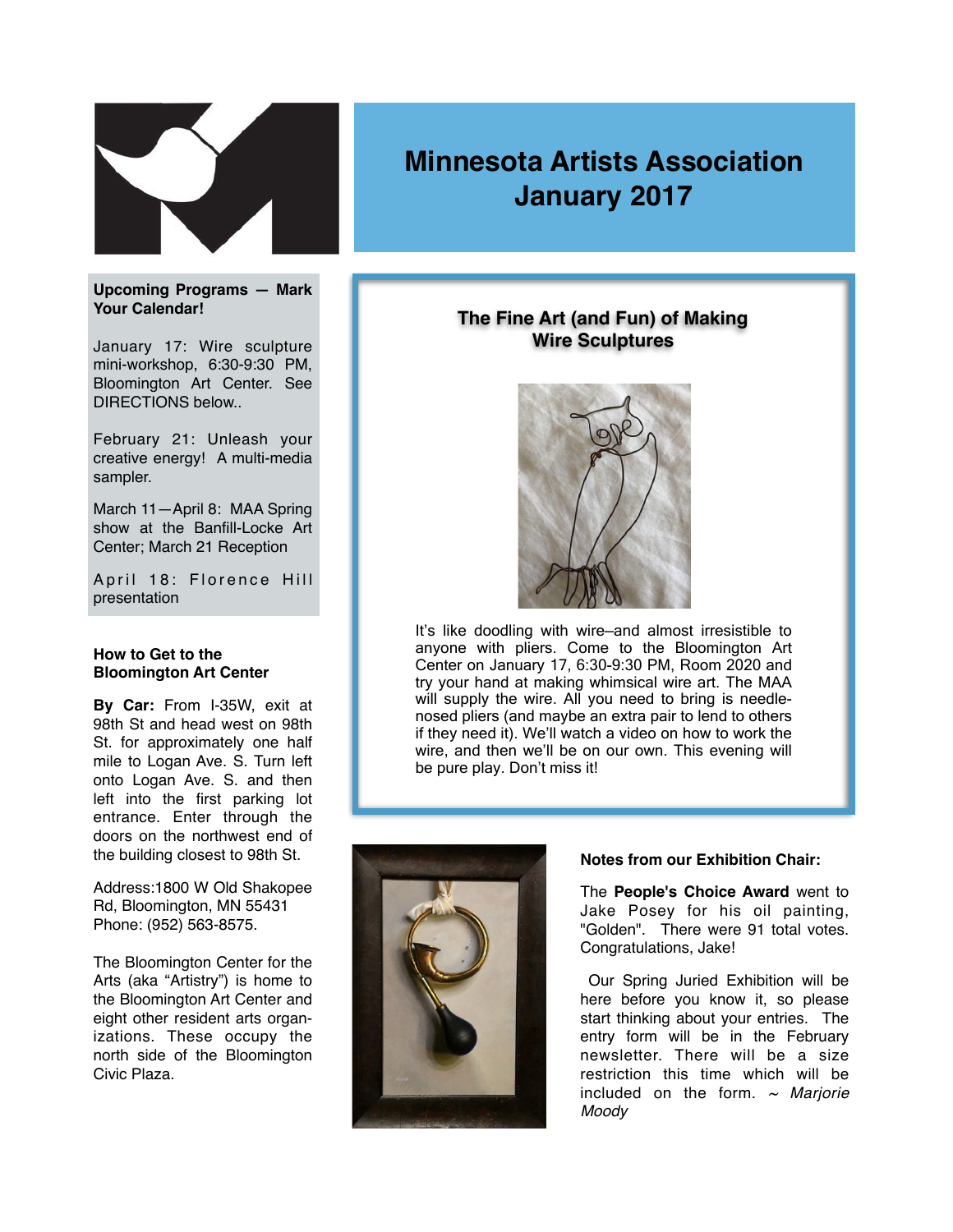**Any Ideas?** MAA's 80th anniversary is April 14, 2017 and we are thinking that we should celebrate with a dinner out at a restaurant or something else special to mark this anniversary. If you have any ideas please let one of the board members know before January 18th when the board meets next time. (See MAA board telephone numbers on Page 3.)

# **A Night of Sharing Art at our December Holiday Party**

From left to right below: Top: Ann Sisel, Wayne Sisel, Emmy White, Sheldon Stocksdale; Bottom: Judy Lieber, Bonnie Crouch, Ron Wilson, Poinsettias by Suzi McArdle. *Photos courtesy of Suzi McArdle*





**Jack O'Leary** (seen left here at our December holiday party) will be having a solo exhibition of his art work at the Edina Art Center. The opening reception is on **January 5, 2017, Thursday from 5:00 - 8:00.** The show will close on January 26. Friends and family will also belatedly celebrate Jack's 90th birthday which occurred on the 30th of December. No gifts please-- Jack has an over supply of stuff.



WELCOME new member, Carol Urness! Happy 90th Birthday, **Jack O'Leary**!

**Rick Mittelstadt** and **Susan Kassin** will be exhibiting their paintings together during February and March, 2017 in the Bethesda Hospital Cafe.